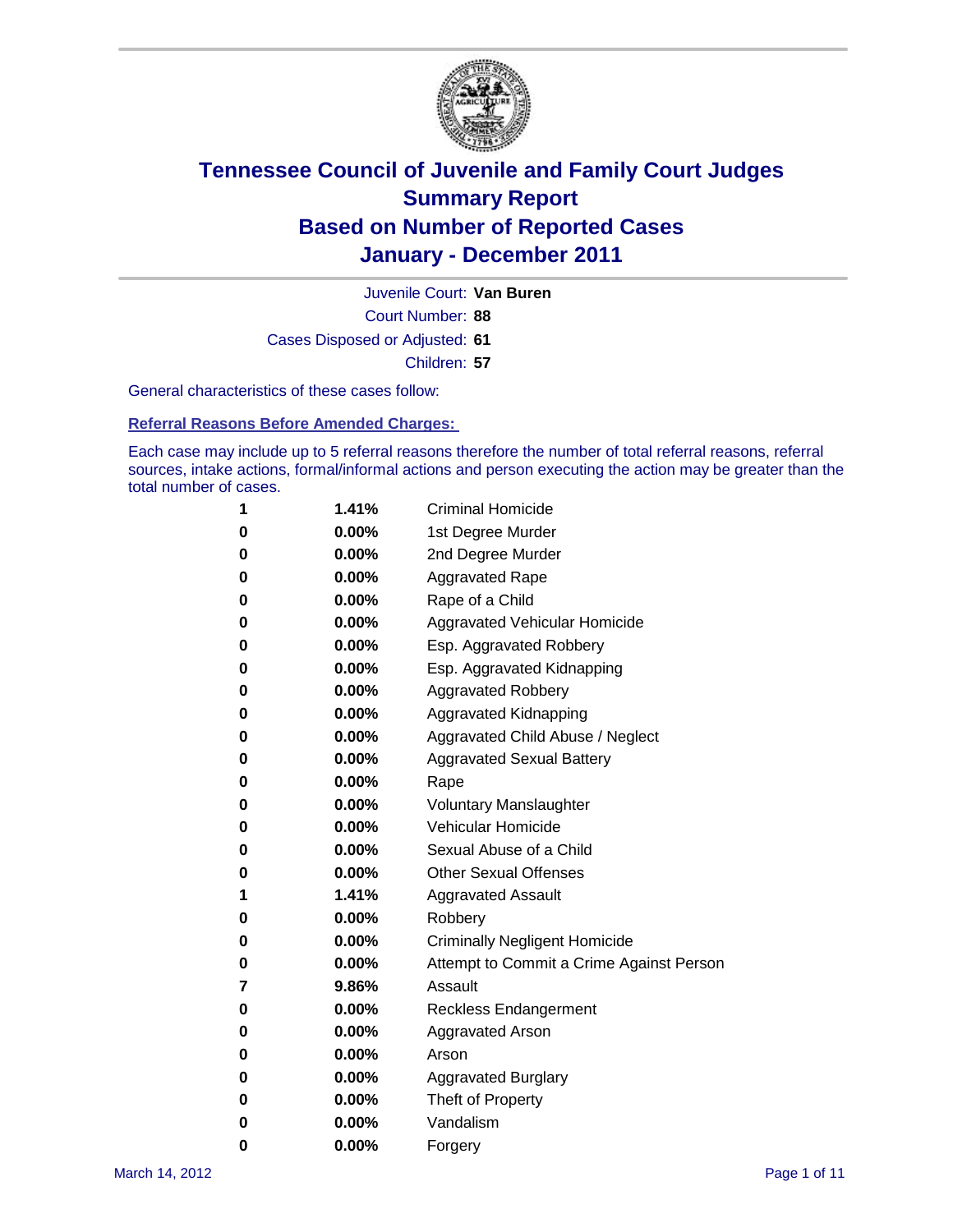

Juvenile Court: **Van Buren**

Court Number: **88**

Cases Disposed or Adjusted: **61**

Children: **57**

#### **Referral Reasons Before Amended Charges:**

Each case may include up to 5 referral reasons therefore the number of total referral reasons, referral sources, intake actions, formal/informal actions and person executing the action may be greater than the total number of cases.

| 0            | 0.00%  | <b>Worthless Checks</b>                                     |
|--------------|--------|-------------------------------------------------------------|
| 0            | 0.00%  | Illegal Possession / Fraudulent Use of Credit / Debit Cards |
| 0            | 0.00%  | <b>Burglary</b>                                             |
| 0            | 0.00%  | Unauthorized Use of a Vehicle                               |
| 0            | 0.00%  | <b>Cruelty to Animals</b>                                   |
| 0            | 0.00%  | Sale of Controlled Substances                               |
| 0            | 0.00%  | <b>Other Drug Offenses</b>                                  |
| 0            | 0.00%  | <b>Possession of Controlled Substances</b>                  |
| 0            | 0.00%  | <b>Criminal Attempt</b>                                     |
| 0            | 0.00%  | Carrying Weapons on School Property                         |
| 0            | 0.00%  | Unlawful Carrying / Possession of a Weapon                  |
| 0            | 0.00%  | <b>Evading Arrest</b>                                       |
| 0            | 0.00%  | Escape                                                      |
| 1            | 1.41%  | Driving Under Influence (DUI)                               |
| 5            | 7.04%  | Possession / Consumption of Alcohol                         |
| 0            | 0.00%  | Resisting Stop, Frisk, Halt, Arrest or Search               |
| 0            | 0.00%  | <b>Aggravated Criminal Trespass</b>                         |
| 0            | 0.00%  | Harassment                                                  |
| 0            | 0.00%  | Failure to Appear                                           |
| 0            | 0.00%  | Filing a False Police Report                                |
| 0            | 0.00%  | Criminal Impersonation                                      |
| 2            | 2.82%  | <b>Disorderly Conduct</b>                                   |
| 0            | 0.00%  | <b>Criminal Trespass</b>                                    |
| 0            | 0.00%  | <b>Public Intoxication</b>                                  |
| 0            | 0.00%  | Gambling                                                    |
| 22           | 30.99% | <b>Traffic</b>                                              |
| 0            | 0.00%  | <b>Local Ordinances</b>                                     |
| 0            | 0.00%  | Violation of Wildlife Regulations                           |
| 0            | 0.00%  | Contempt of Court                                           |
| $\mathbf{2}$ | 2.82%  | Violation of Probation                                      |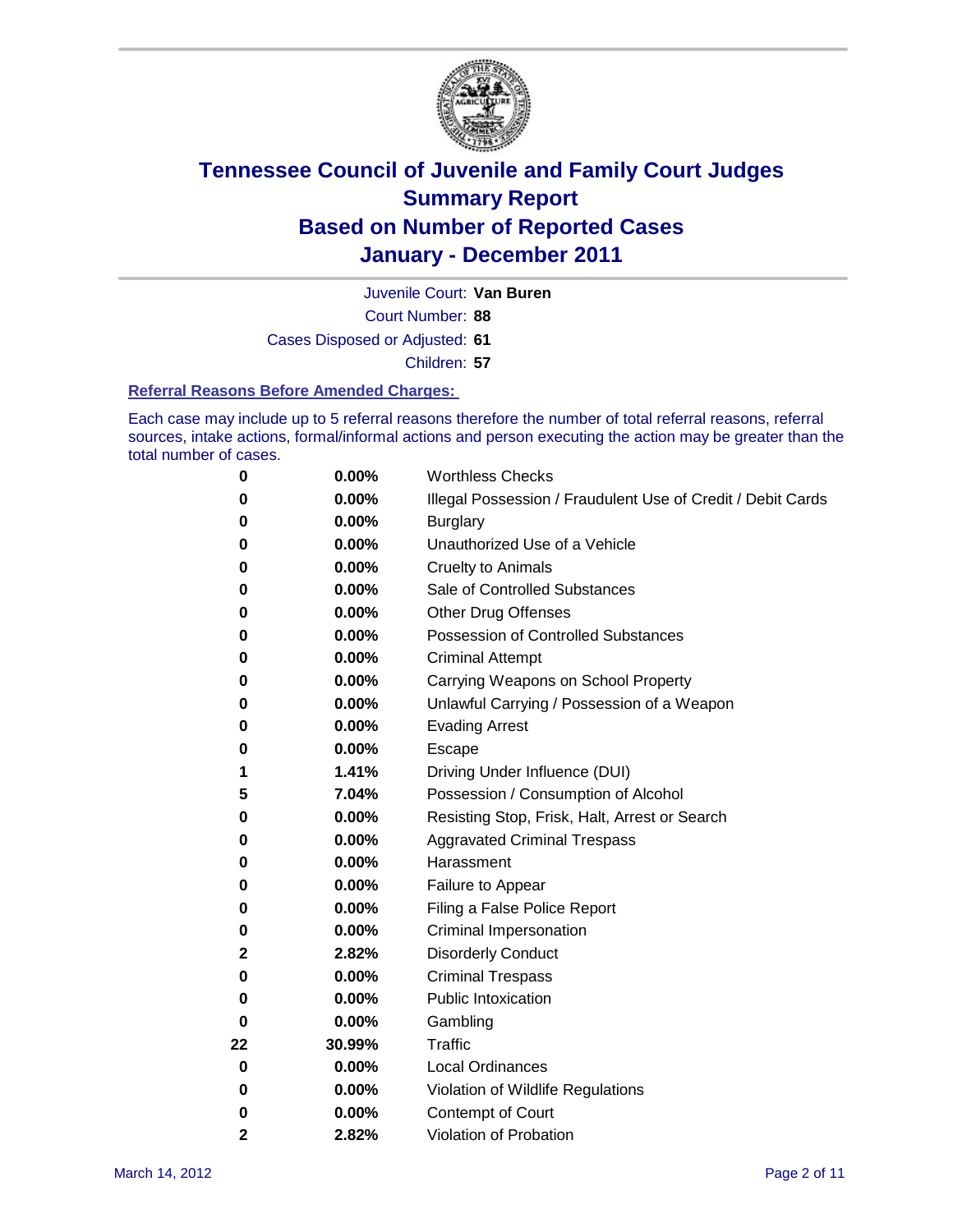

Court Number: **88** Juvenile Court: **Van Buren** Cases Disposed or Adjusted: **61**

Children: **57**

#### **Referral Reasons Before Amended Charges:**

Each case may include up to 5 referral reasons therefore the number of total referral reasons, referral sources, intake actions, formal/informal actions and person executing the action may be greater than the total number of cases.

| 0<br>0<br>$\bf{0}$ | 0.00%<br>0.00%<br>0.00%                                               | <b>Request for Medical Treatment</b><br><b>Consent to Marry</b><br>Other                          |
|--------------------|-----------------------------------------------------------------------|---------------------------------------------------------------------------------------------------|
|                    |                                                                       |                                                                                                   |
|                    |                                                                       |                                                                                                   |
|                    |                                                                       |                                                                                                   |
| 0                  | 0.00%                                                                 | <b>Child Support</b>                                                                              |
| $\mathbf{2}$       | 2.82%                                                                 | Paternity / Legitimation                                                                          |
| 0                  | 0.00%                                                                 | Visitation                                                                                        |
| 0                  | 0.00%                                                                 | Custody                                                                                           |
| 0                  | 0.00%                                                                 | <b>Foster Care Review</b>                                                                         |
| 1                  | 1.41%                                                                 | <b>Administrative Review</b>                                                                      |
| 0                  | $0.00\%$                                                              | <b>Judicial Review</b>                                                                            |
| 0                  | 0.00%                                                                 | Violation of Informal Adjustment                                                                  |
| 0                  | 0.00%                                                                 | <b>Violation of Pretrial Diversion</b>                                                            |
| 0                  | 0.00%                                                                 | Termination of Parental Rights                                                                    |
|                    |                                                                       | Dependency / Neglect                                                                              |
|                    |                                                                       | <b>Physically Abused Child</b>                                                                    |
|                    |                                                                       | <b>Sexually Abused Child</b>                                                                      |
|                    |                                                                       | Violation of Curfew                                                                               |
|                    |                                                                       | Violation of a Valid Court Order                                                                  |
|                    |                                                                       | Possession of Tobacco Products                                                                    |
|                    |                                                                       | In-State Runaway<br>Out-of-State Runaway                                                          |
|                    |                                                                       | Truancy                                                                                           |
|                    |                                                                       | <b>Unruly Behavior</b>                                                                            |
|                    |                                                                       | Violation of Aftercare                                                                            |
|                    | 0<br>0<br>0<br>$\bf{0}$<br>16<br>$\bf{0}$<br>0<br>0<br>$\bf{0}$<br>10 | 0.00%<br>0.00%<br>0.00%<br>1.41%<br>0.00%<br>22.54%<br>0.00%<br>0.00%<br>0.00%<br>0.00%<br>14.08% |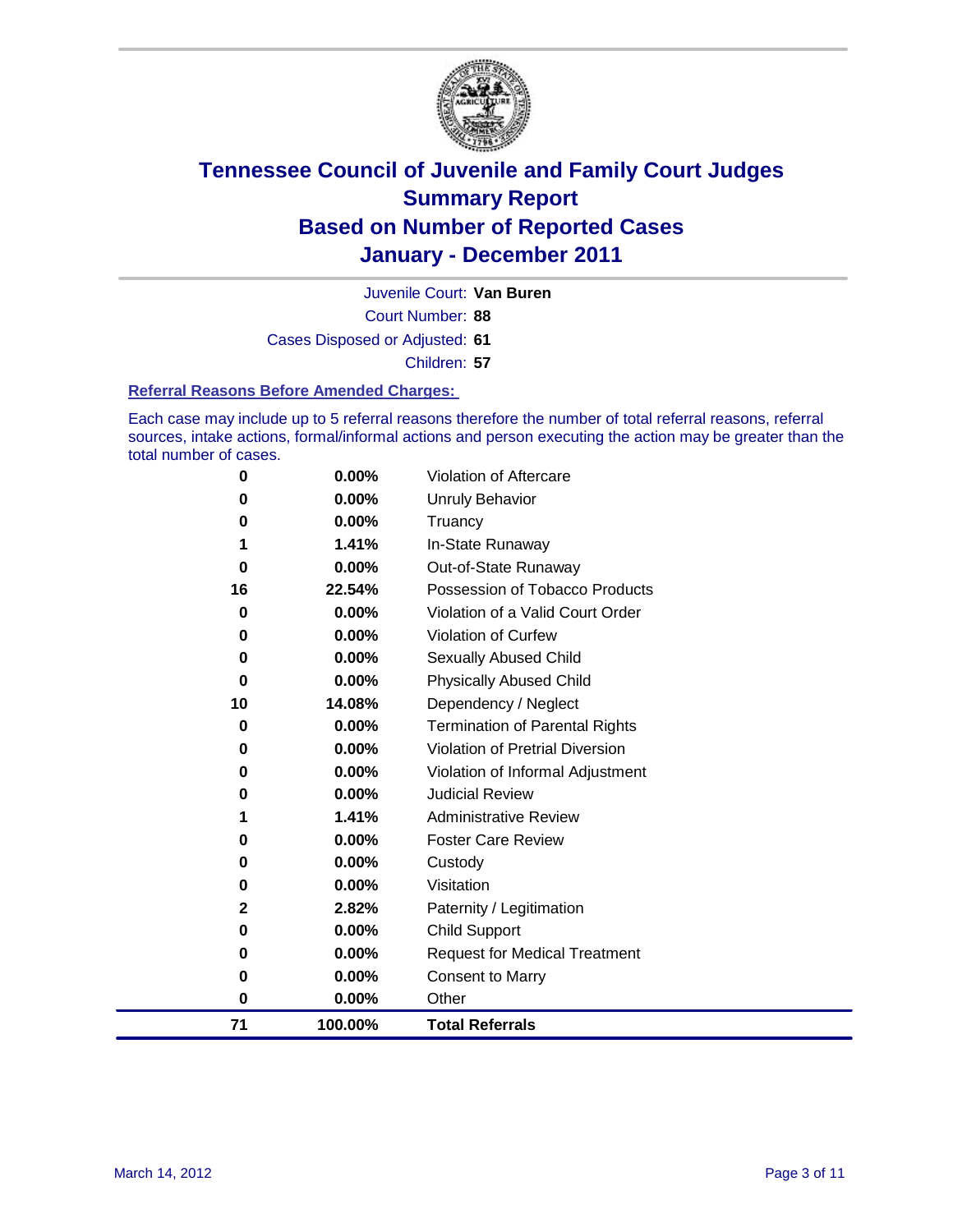

| 71                         | 100.00%                        | <b>Total Referral Sources</b>     |  |
|----------------------------|--------------------------------|-----------------------------------|--|
| 0                          | 0.00%                          | Other                             |  |
| 0                          | 0.00%                          | Unknown                           |  |
| 0                          | 0.00%                          | Hospital                          |  |
| 0                          | 0.00%                          | Child & Parent                    |  |
| 1                          | 1.41%                          | Victim                            |  |
| $\overline{2}$             | 2.82%                          | <b>Other Court</b>                |  |
| 0                          | 0.00%                          | Social Agency                     |  |
| 0                          | 0.00%                          | <b>Court Staff</b>                |  |
| 0                          | 0.00%                          | <b>District Attorney's Office</b> |  |
| 0                          | 0.00%                          | Other State Department            |  |
| 13                         | 18.31%                         | <b>DCS</b>                        |  |
| 0                          | 0.00%                          | <b>CSA</b>                        |  |
| 24                         | 33.80%                         | School                            |  |
| 0                          | 0.00%                          | Self                              |  |
| 0                          | 0.00%                          | Relatives                         |  |
| 3                          | 4.23%                          | Parents                           |  |
| 28                         | 39.44%                         | <b>Law Enforcement</b>            |  |
| <b>Referral Sources: 1</b> |                                |                                   |  |
|                            |                                | Children: 57                      |  |
|                            | Cases Disposed or Adjusted: 61 |                                   |  |
|                            |                                | <b>Court Number: 88</b>           |  |
|                            |                                | Juvenile Court: Van Buren         |  |
|                            |                                |                                   |  |

### **Age of Child at Referral: 2**

| 57           | 100.00% | <b>Total Child Count</b> |
|--------------|---------|--------------------------|
| 0            | 0.00%   | <b>Unknown</b>           |
| 0            | 0.00%   | Ages 19 and Over         |
| 18           | 31.58%  | Ages 17 through 18       |
| 23           | 40.35%  | Ages 15 through 16       |
| 6            | 10.53%  | Ages 13 through 14       |
| $\mathbf{2}$ | 3.51%   | Ages 11 through 12       |
| 8            | 14.04%  | Ages 10 and Under        |
|              |         |                          |

<sup>1</sup> If different than number of Referral Reasons (71), verify accuracy of your court's data.

<sup>2</sup> One child could be counted in multiple categories, verify accuracy of your court's data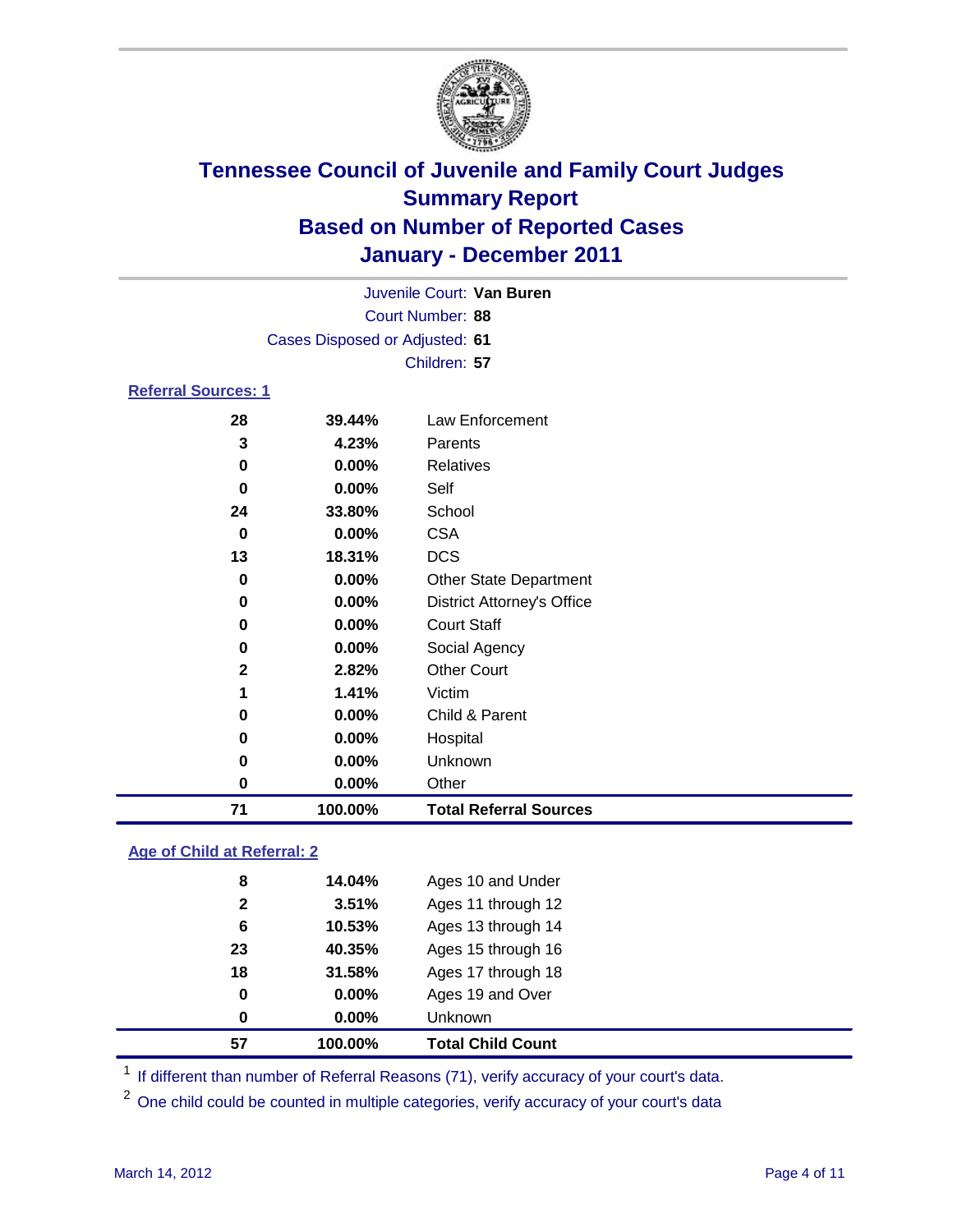

| Juvenile Court: Van Buren               |                                |                          |  |  |  |
|-----------------------------------------|--------------------------------|--------------------------|--|--|--|
| Court Number: 88                        |                                |                          |  |  |  |
|                                         | Cases Disposed or Adjusted: 61 |                          |  |  |  |
|                                         |                                | Children: 57             |  |  |  |
| Sex of Child: 1                         |                                |                          |  |  |  |
| 42                                      | 73.68%                         | Male                     |  |  |  |
| 15                                      | 26.32%                         | Female                   |  |  |  |
| $\mathbf 0$                             | 0.00%                          | Unknown                  |  |  |  |
| 57                                      | 100.00%                        | <b>Total Child Count</b> |  |  |  |
| Race of Child: 1                        |                                |                          |  |  |  |
| 56                                      | 98.25%                         | White                    |  |  |  |
| $\pmb{0}$                               | 0.00%                          | African American         |  |  |  |
| $\mathbf 0$                             | 0.00%                          | Native American          |  |  |  |
| 0                                       | 0.00%                          | Asian                    |  |  |  |
| 1                                       | 1.75%                          | Mixed                    |  |  |  |
| 0                                       | 0.00%                          | Unknown                  |  |  |  |
| 57                                      | 100.00%                        | <b>Total Child Count</b> |  |  |  |
| <b>Hispanic Origin: 1</b>               |                                |                          |  |  |  |
| $\overline{2}$                          | 3.51%                          | Yes                      |  |  |  |
| 55                                      | 96.49%                         | No                       |  |  |  |
| $\mathbf 0$                             | 0.00%                          | Unknown                  |  |  |  |
| 57                                      | 100.00%                        | <b>Total Child Count</b> |  |  |  |
| <b>School Enrollment of Children: 1</b> |                                |                          |  |  |  |
| 49                                      | 85.96%                         | Yes                      |  |  |  |
| 8                                       | 14.04%                         | No                       |  |  |  |
| $\mathbf 0$                             | 0.00%                          | Unknown                  |  |  |  |
| 57                                      | 100.00%                        | <b>Total Child Count</b> |  |  |  |

One child could be counted in multiple categories, verify accuracy of your court's data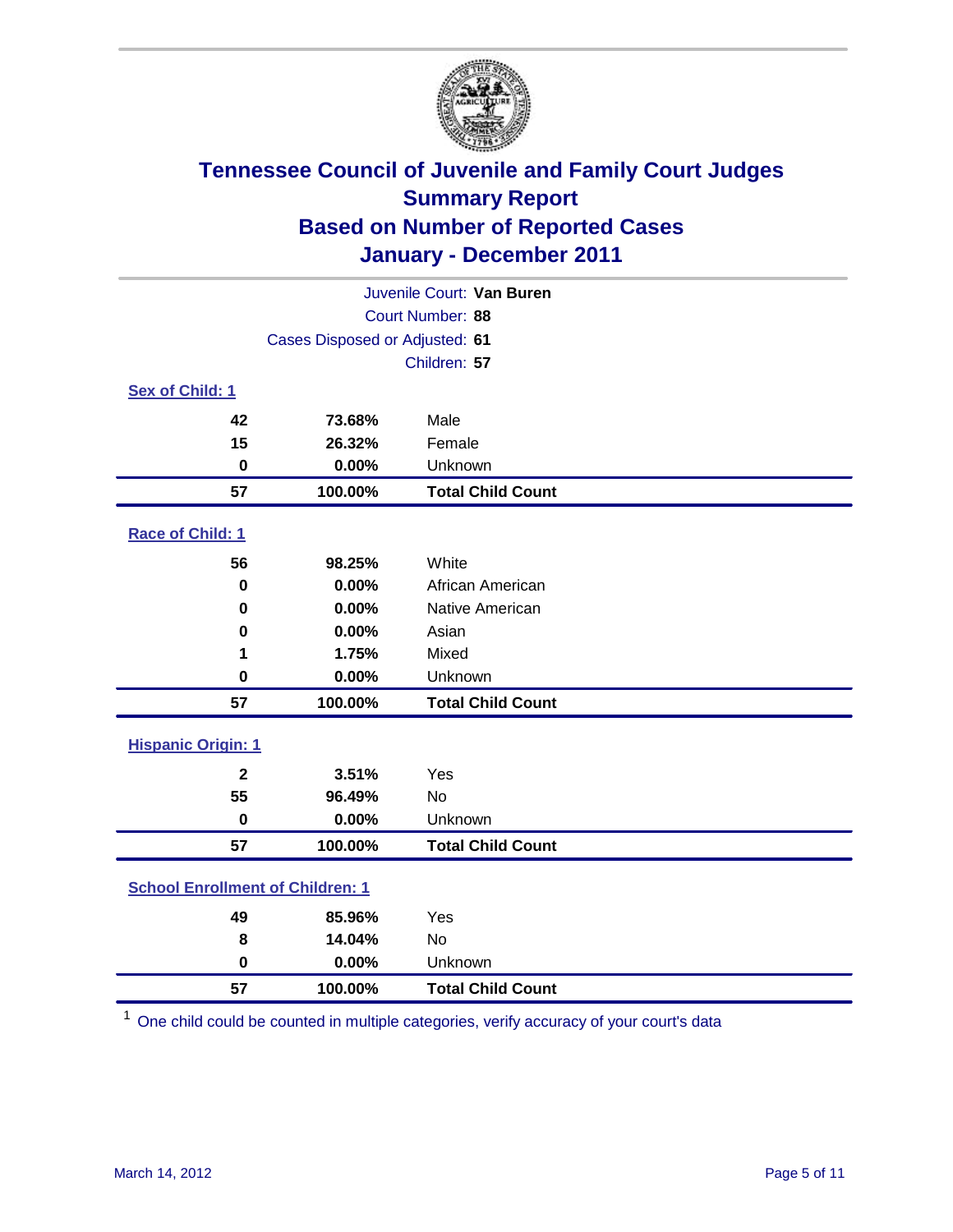

Court Number: **88** Juvenile Court: **Van Buren** Cases Disposed or Adjusted: **61** Children: **57 Living Arrangement of Child at Time of Referral: 1 19.30%** With Both Biological Parents **1.75%** With Father and Stepmother **8.77%** With Mother and Stepfather **43.86%** With Mother **1.75%** With Father **17.54%** With Relatives

| 57 | 100.00%  | <b>Total Child Count</b> |
|----|----------|--------------------------|
| 0  | $0.00\%$ | Other                    |
| 0  | $0.00\%$ | Unknown                  |
| 1  | 1.75%    | Independent              |
| 0  | $0.00\%$ | In an Institution        |
| 1  | 1.75%    | In a Residential Center  |
| 0  | $0.00\%$ | In a Group Home          |
| 0  | $0.00\%$ | With Foster Family       |
| 2  | 3.51%    | With Adoptive Parents    |
| 10 | 17.54%   | <b>With Relatives</b>    |
| 1  | 1.75%    | With Father              |
|    |          |                          |

### **Type of Detention: 2**

| 61 | 100.00%  | <b>Total Detention Count</b> |
|----|----------|------------------------------|
| 0  | 0.00%    | Other                        |
| 61 | 100.00%  | Does Not Apply               |
| 0  | $0.00\%$ | <b>Unknown</b>               |
| 0  | $0.00\%$ | Psychiatric Hospital         |
| 0  | 0.00%    | Jail - No Separation         |
| 0  | $0.00\%$ | Jail - Partial Separation    |
| 0  | 0.00%    | Jail - Complete Separation   |
| 0  | 0.00%    | Juvenile Detention Facility  |
| 0  | $0.00\%$ | Non-Secure Placement         |
|    |          |                              |

<sup>1</sup> One child could be counted in multiple categories, verify accuracy of your court's data

<sup>2</sup> If different than number of Cases (61) verify accuracy of your court's data.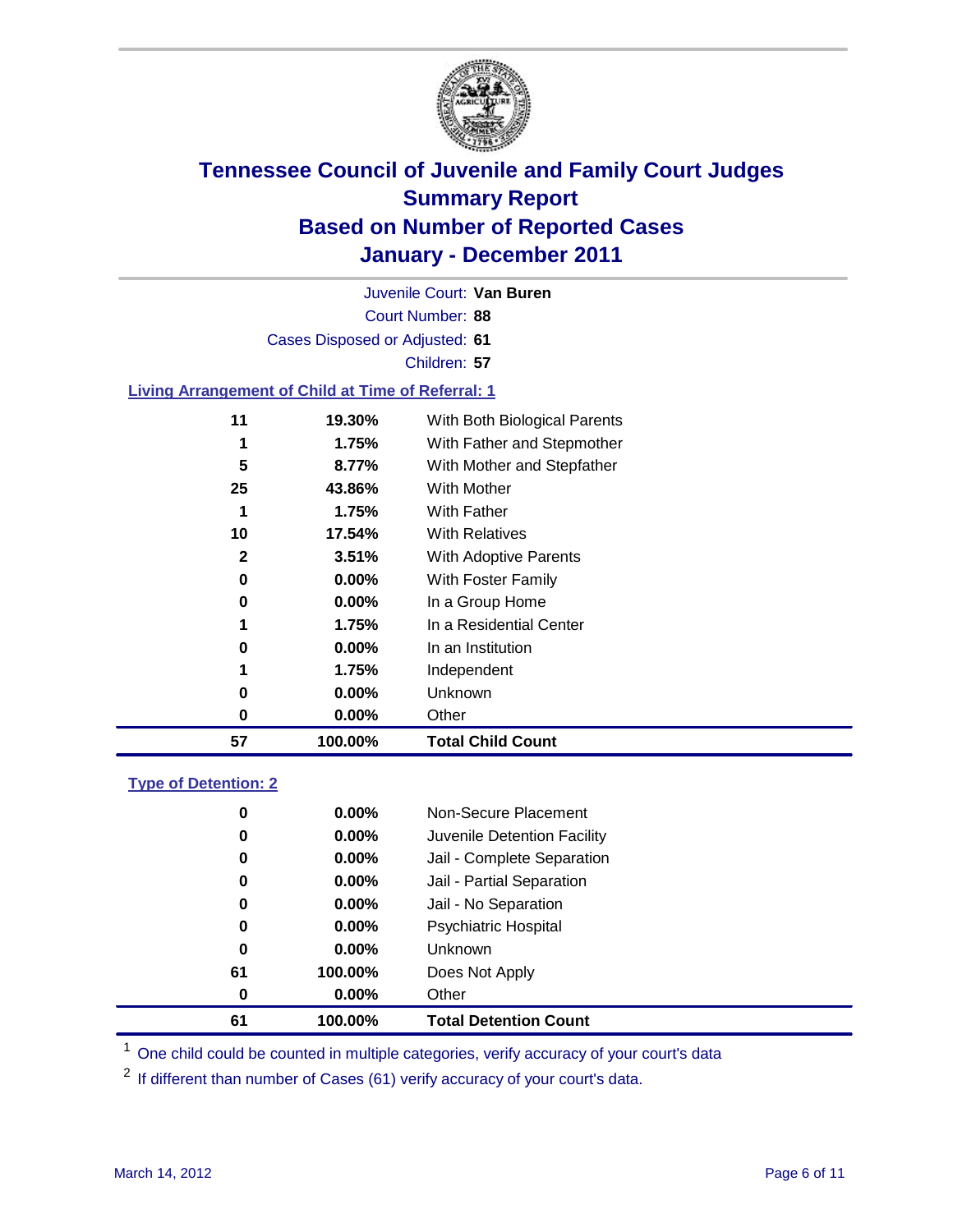

| Juvenile Court: Van Buren                          |                                |                                      |  |  |  |
|----------------------------------------------------|--------------------------------|--------------------------------------|--|--|--|
|                                                    | Court Number: 88               |                                      |  |  |  |
|                                                    | Cases Disposed or Adjusted: 61 |                                      |  |  |  |
|                                                    |                                | Children: 57                         |  |  |  |
| <b>Placement After Secure Detention Hearing: 1</b> |                                |                                      |  |  |  |
| 0                                                  | 0.00%                          | Returned to Prior Living Arrangement |  |  |  |
| $\bf{0}$                                           | 0.00%                          | Juvenile Detention Facility          |  |  |  |
| 0                                                  | 0.00%                          | Jail                                 |  |  |  |
| 0                                                  | 0.00%                          | Shelter / Group Home                 |  |  |  |
| 0                                                  | 0.00%                          | <b>Foster Family Home</b>            |  |  |  |
| $\bf{0}$                                           | 0.00%                          | Psychiatric Hospital                 |  |  |  |
| 0                                                  | 0.00%                          | Unknown                              |  |  |  |
| 61                                                 | 100.00%                        | Does Not Apply                       |  |  |  |
| $\mathbf 0$                                        | 0.00%                          | Other                                |  |  |  |
|                                                    |                                | <b>Total Placement Count</b>         |  |  |  |
| 61                                                 | 100.00%                        |                                      |  |  |  |
| <b>Intake Actions: 2</b>                           |                                |                                      |  |  |  |
| 34                                                 | 47.89%                         | <b>Petition Filed</b>                |  |  |  |
| $\mathbf{2}$                                       | 2.82%                          | <b>Motion Filed</b>                  |  |  |  |
| 35                                                 | 49.30%                         | <b>Citation Processed</b>            |  |  |  |
| 0                                                  | 0.00%                          | Notification of Paternity Processed  |  |  |  |
| $\mathbf 0$                                        | 0.00%                          | Scheduling of Judicial Review        |  |  |  |
| $\bf{0}$                                           | 0.00%                          | Scheduling of Administrative Review  |  |  |  |
| 0                                                  | 0.00%                          | Scheduling of Foster Care Review     |  |  |  |
| 0                                                  | 0.00%                          | Unknown                              |  |  |  |
| 0                                                  | 0.00%                          | Does Not Apply                       |  |  |  |
| $\bf{0}$                                           | 0.00%                          | Other                                |  |  |  |

<sup>1</sup> If different than number of Cases (61) verify accuracy of your court's data.

<sup>2</sup> If different than number of Referral Reasons (71), verify accuracy of your court's data.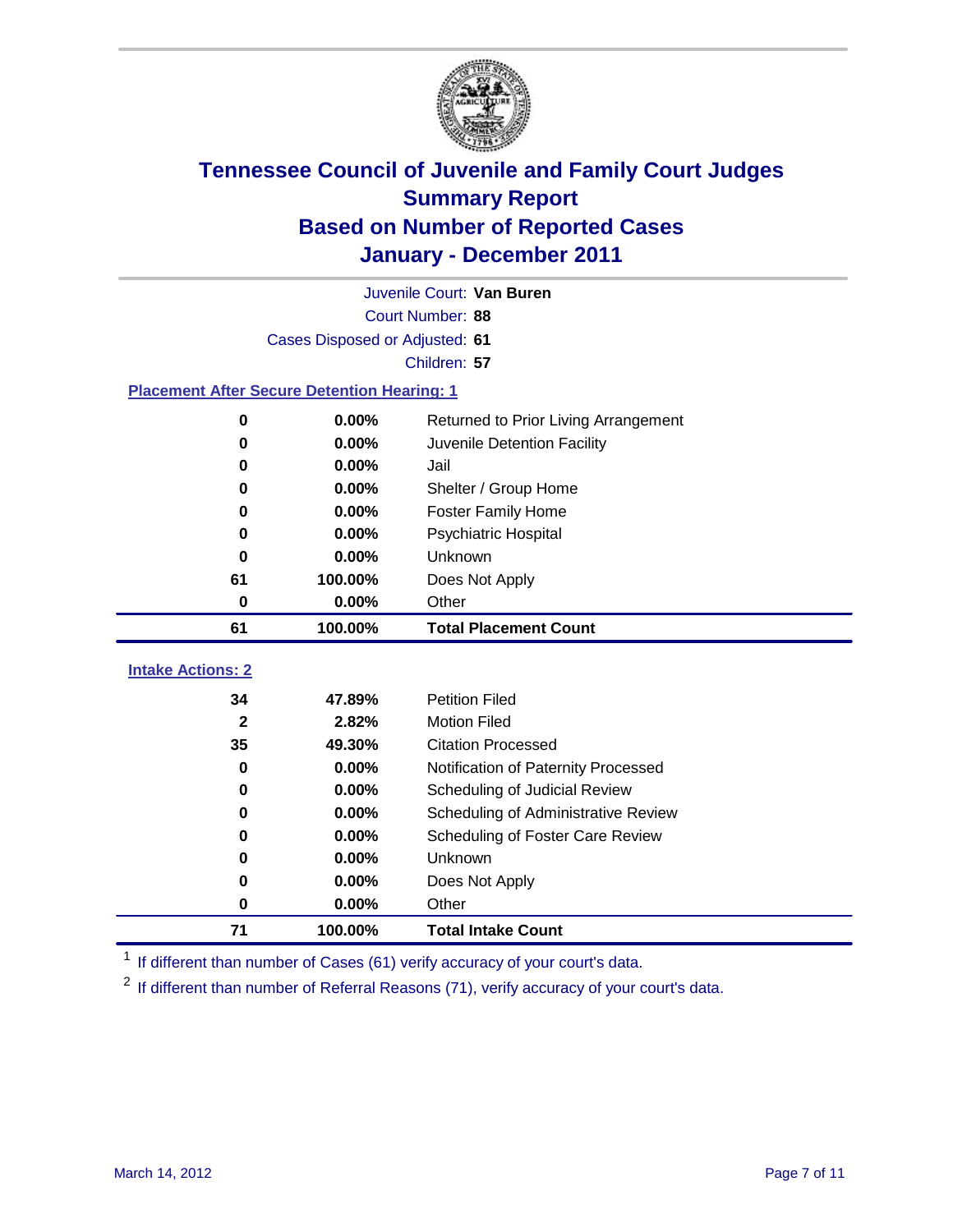

Court Number: **88** Juvenile Court: **Van Buren** Cases Disposed or Adjusted: **61** Children: **57**

### **Last Grade Completed by Child: 1**

| 57           | 100.00% | <b>Total Child Count</b>     |
|--------------|---------|------------------------------|
| 0            | 0.00%   | Other                        |
| 0            | 0.00%   | Unknown                      |
| 0            | 0.00%   | <b>Never Attended School</b> |
| 0            | 0.00%   | Graduated                    |
| $\mathbf{2}$ | 3.51%   | <b>GED</b>                   |
| 0            | 0.00%   | Non-Graded Special Ed        |
| 1            | 1.75%   | 12th Grade                   |
| 13           | 22.81%  | 11th Grade                   |
| 8            | 14.04%  | 10th Grade                   |
| 9            | 15.79%  | 9th Grade                    |
| 11           | 19.30%  | 8th Grade                    |
| 3            | 5.26%   | 7th Grade                    |
| 1            | 1.75%   | 6th Grade                    |
| 0            | 0.00%   | 5th Grade                    |
| $\mathbf{2}$ | 3.51%   | 4th Grade                    |
| 0            | 0.00%   | 3rd Grade                    |
| 0            | 0.00%   | 2nd Grade                    |
| 1            | 1.75%   | 1st Grade                    |
| 1            | 1.75%   | Kindergarten                 |
| 0            | 0.00%   | Preschool                    |
| 5            | 8.77%   | Too Young for School         |

### **Enrolled in Special Education: 1**

| 0  | $0.00\%$ | Yes                      |
|----|----------|--------------------------|
| 57 | 100.00%  | No                       |
|    | $0.00\%$ | <b>Unknown</b>           |
| 57 | 100.00%  | <b>Total Child Count</b> |

One child could be counted in multiple categories, verify accuracy of your court's data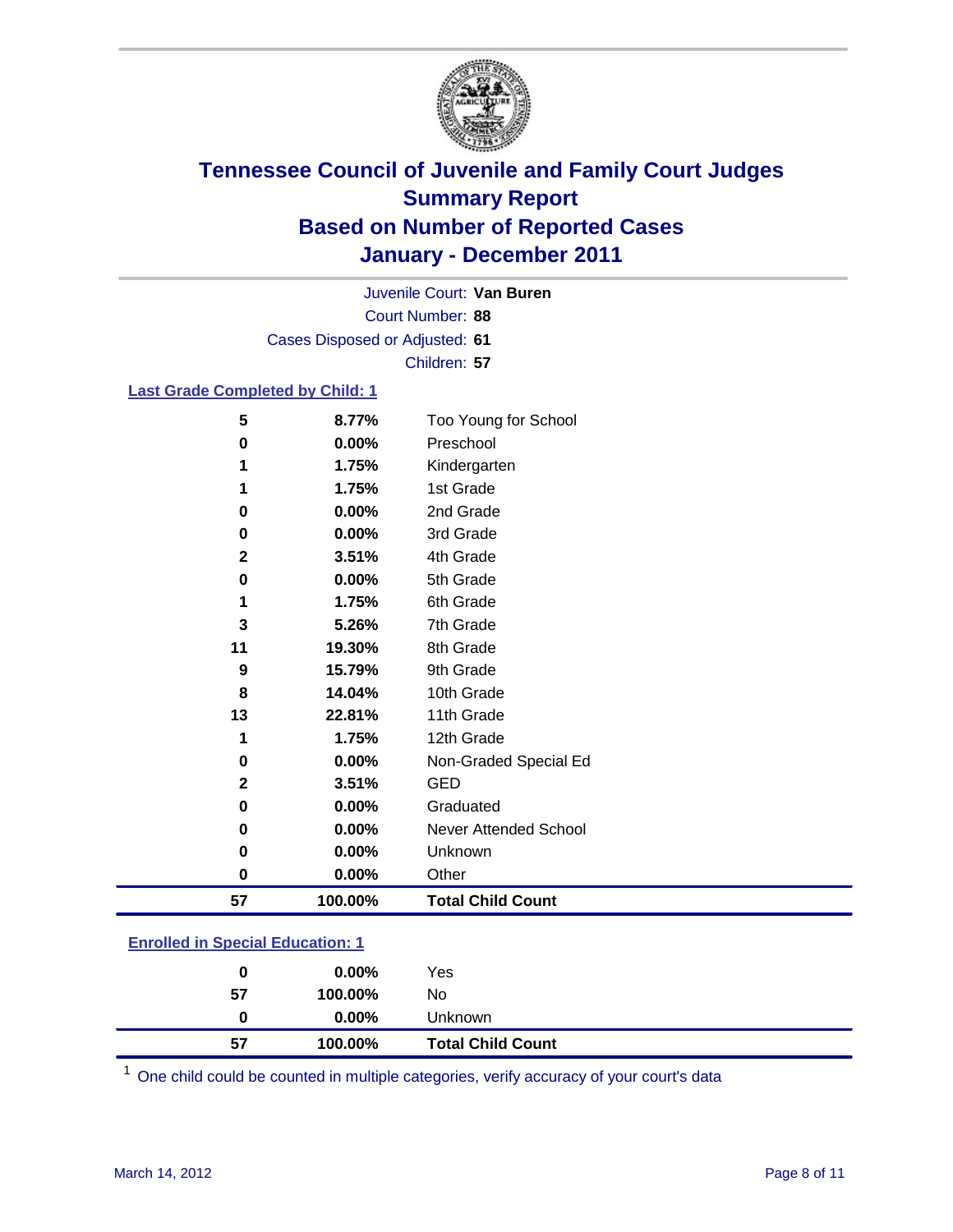

| Juvenile Court: Van Buren |                                |                           |  |  |  |
|---------------------------|--------------------------------|---------------------------|--|--|--|
|                           | Court Number: 88               |                           |  |  |  |
|                           | Cases Disposed or Adjusted: 61 |                           |  |  |  |
|                           | Children: 57                   |                           |  |  |  |
|                           | <b>Action Executed By: 1</b>   |                           |  |  |  |
| 71                        | 100.00%                        | Judge                     |  |  |  |
| $\bf{0}$                  | $0.00\%$                       | Magistrate                |  |  |  |
| $\bf{0}$                  | $0.00\%$                       | <b>YSO</b>                |  |  |  |
| 0                         | $0.00\%$                       | Other                     |  |  |  |
| 0                         | 0.00%                          | Unknown                   |  |  |  |
| 71                        | 100.00%                        | <b>Total Action Count</b> |  |  |  |

### **Formal / Informal Actions: 1**

| 12 | 16.90%   | Dismissed                                        |
|----|----------|--------------------------------------------------|
| 0  | $0.00\%$ | Retired / Nolle Prosequi                         |
| 6  | 8.45%    | <b>Complaint Substantiated Delinquent</b>        |
| 31 | 43.66%   | <b>Complaint Substantiated Status Offender</b>   |
| 10 | 14.08%   | <b>Complaint Substantiated Dependent/Neglect</b> |
| 0  | 0.00%    | <b>Complaint Substantiated Abused</b>            |
| 0  | $0.00\%$ | <b>Complaint Substantiated Mentally III</b>      |
| 0  | $0.00\%$ | Informal Adjustment                              |
| 6  | 8.45%    | <b>Pretrial Diversion</b>                        |
| 0  | 0.00%    | <b>Transfer to Adult Court Hearing</b>           |
| 0  | $0.00\%$ | Charges Cleared by Transfer to Adult Court       |
| 3  | 4.23%    | Special Proceeding                               |
| 0  | $0.00\%$ | <b>Review Concluded</b>                          |
| 3  | 4.23%    | Case Held Open                                   |
| 0  | $0.00\%$ | Other                                            |
| 0  | $0.00\%$ | Unknown                                          |
| 71 | 100.00%  | <b>Total Action Count</b>                        |

<sup>1</sup> If different than number of Referral Reasons (71), verify accuracy of your court's data.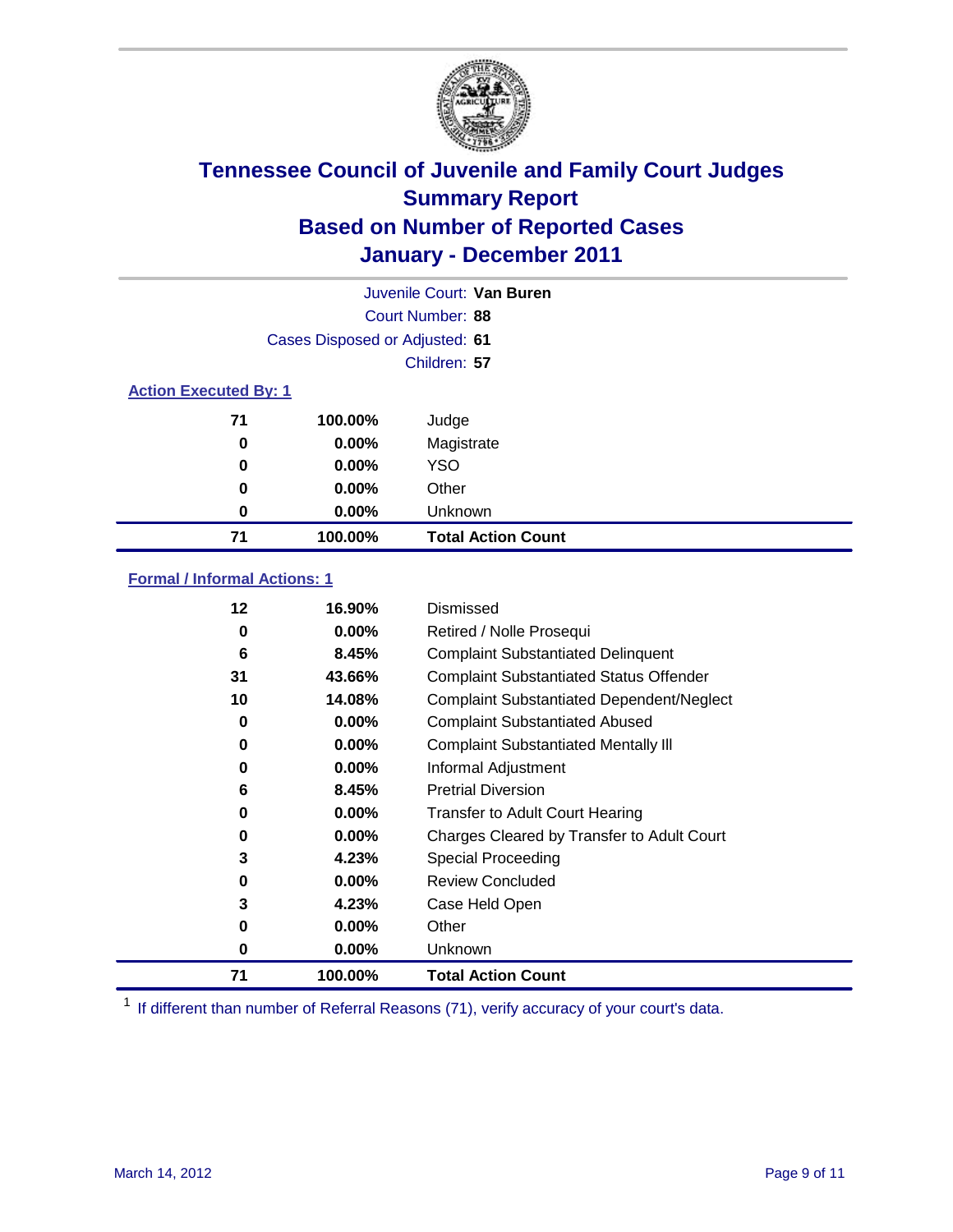

|                       |                                | Juvenile Court: Van Buren                             |
|-----------------------|--------------------------------|-------------------------------------------------------|
|                       |                                | <b>Court Number: 88</b>                               |
|                       | Cases Disposed or Adjusted: 61 |                                                       |
|                       |                                | Children: 57                                          |
| <b>Case Outcomes:</b> |                                | There can be multiple outcomes for one child or case. |
| 2                     | 1.42%                          | <b>Case Dismissed</b>                                 |
| 0                     | 0.00%                          | Case Retired or Nolle Prosequi                        |
| 6                     | 4.26%                          | Warned / Counseled                                    |
| 1                     | 0.71%                          | Held Open For Review                                  |
| 0                     | 0.00%                          | Supervision / Probation to Juvenile Court             |
| 0                     | 0.00%                          | <b>Probation to Parents</b>                           |
| 6                     | 4.26%                          | Referral to Another Entity for Supervision / Service  |
| 2                     | 1.42%                          | Referred for Mental Health Counseling                 |
| 6                     | 4.26%                          | Referred for Alcohol and Drug Counseling              |
| 0                     | 0.00%                          | Referred to Alternative School                        |
| 0                     | 0.00%                          | Referred to Private Child Agency                      |
| 3                     | 2.13%                          | Referred to Defensive Driving School                  |
| 0                     | 0.00%                          | Referred to Alcohol Safety School                     |
| 1                     | 0.71%                          | Referred to Juvenile Court Education-Based Program    |
| 0                     | 0.00%                          | Driver's License Held Informally                      |
| 0                     | 0.00%                          | <b>Voluntary Placement with DMHMR</b>                 |
| 0                     | 0.00%                          | <b>Private Mental Health Placement</b>                |
| 0                     | 0.00%                          | <b>Private MR Placement</b>                           |
| 0                     | 0.00%                          | Placement with City/County Agency/Facility            |
| 1                     | 0.71%                          | Placement with Relative / Other Individual            |
| 27                    | 19.15%                         | Fine                                                  |
| 10                    | 7.09%                          | <b>Public Service</b>                                 |
| 1                     | 0.71%                          | Restitution                                           |
| 0                     | 0.00%                          | <b>Runaway Returned</b>                               |
| 4                     | 2.84%                          | No Contact Order                                      |
| 0                     | 0.00%                          | Injunction Other than No Contact Order                |
| 2                     | 1.42%                          | <b>House Arrest</b>                                   |
| 0                     | 0.00%                          | <b>Court Defined Curfew</b>                           |
| 0                     | 0.00%                          | Dismissed from Informal Adjustment                    |
| 0                     | 0.00%                          | <b>Dismissed from Pretrial Diversion</b>              |
| 0                     | 0.00%                          | Released from Probation                               |
| 0                     | 0.00%                          | <b>Transferred to Adult Court</b>                     |
| 0                     | 0.00%                          | <b>DMHMR Involuntary Commitment</b>                   |